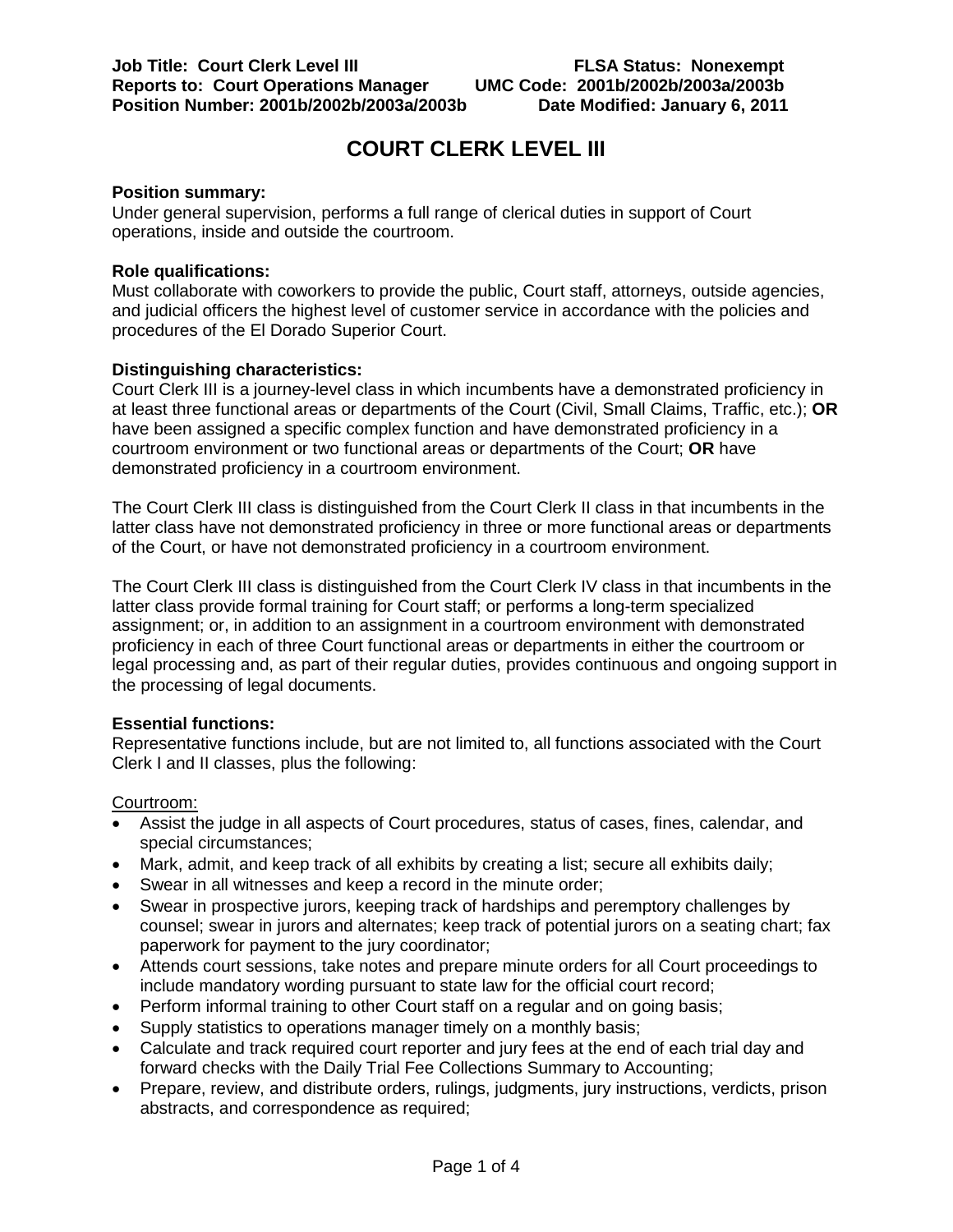• Prepare orders, rulings, judgments, and correspondence for the judge.

## Appeals:

• Process all appeals filed with the El Dorado Superior Court.

### Jury:

- Prepare jury payroll and audit weekly; forward to accounting;
- Generate Jury Failure to Appear Report; update as needed; prepare and send out Orders to Show Cause;
- Check in jurors daily and update systems; print courtroom reports; prepare all other related notices;
- Allocate, print, and mail summons; answer phones; process mail and fax requests; take messages off jury line and return calls; grant, postpone, or deny juror excuses; update Elections Department regarding changes in voter status.

### Legal Process:

• Serve the needs of the Court by providing backup in the courtroom and/or working in three or more Court functions or departments as required.

### Calendaring:

• Provide in-courtroom backup as needed.

### **Knowledge, skills, and abilities:**

- Comprehensive knowledge of the legal system and Court procedures, practices, and terminology;
- Knowledge of Court office procedures, including filing, records management practices and procedures; organizing and maintaining accurate files and records;
- Knowledge of basic business data processing principles and practices, including word processor, database, and report formats using preprogrammed case management software;
- Knowledge of filing, conforming, and processing legal documents;
- Knowledge of the processes associated with impaneling a jury;
- Knowledge of codes, Rules of Court, and statutes applicable to the work assignment;
- Knowledge of correct English usage, including grammar, spelling, punctuation, and business letter writing;
- Knowledge of business arithmetic:
- Keyboard and typing skills to prepare timely, error-free correspondence, reports, and other documents and to ensure the workflow is processed timely and accurately;
- Listening skills to enable the individual to ascertain and note important points in Court proceedings;
- Ability to organize and prioritize work, meet critical deadlines, and coordinate multiple tasks;
- Ability to establish and maintain effective working relationships with those contacted in the course of work, including the public, attorneys, and judicial officers;
- Ability to prepare clear, accurate, and effective correspondence, reports, policies, procedures, and other written materials;
- Ability to enter and retrieve data from the Court case management system accurately and efficiently;
- Ability to take notes to the degree that workflow in courtroom trials and hearings is processed timely and accurately;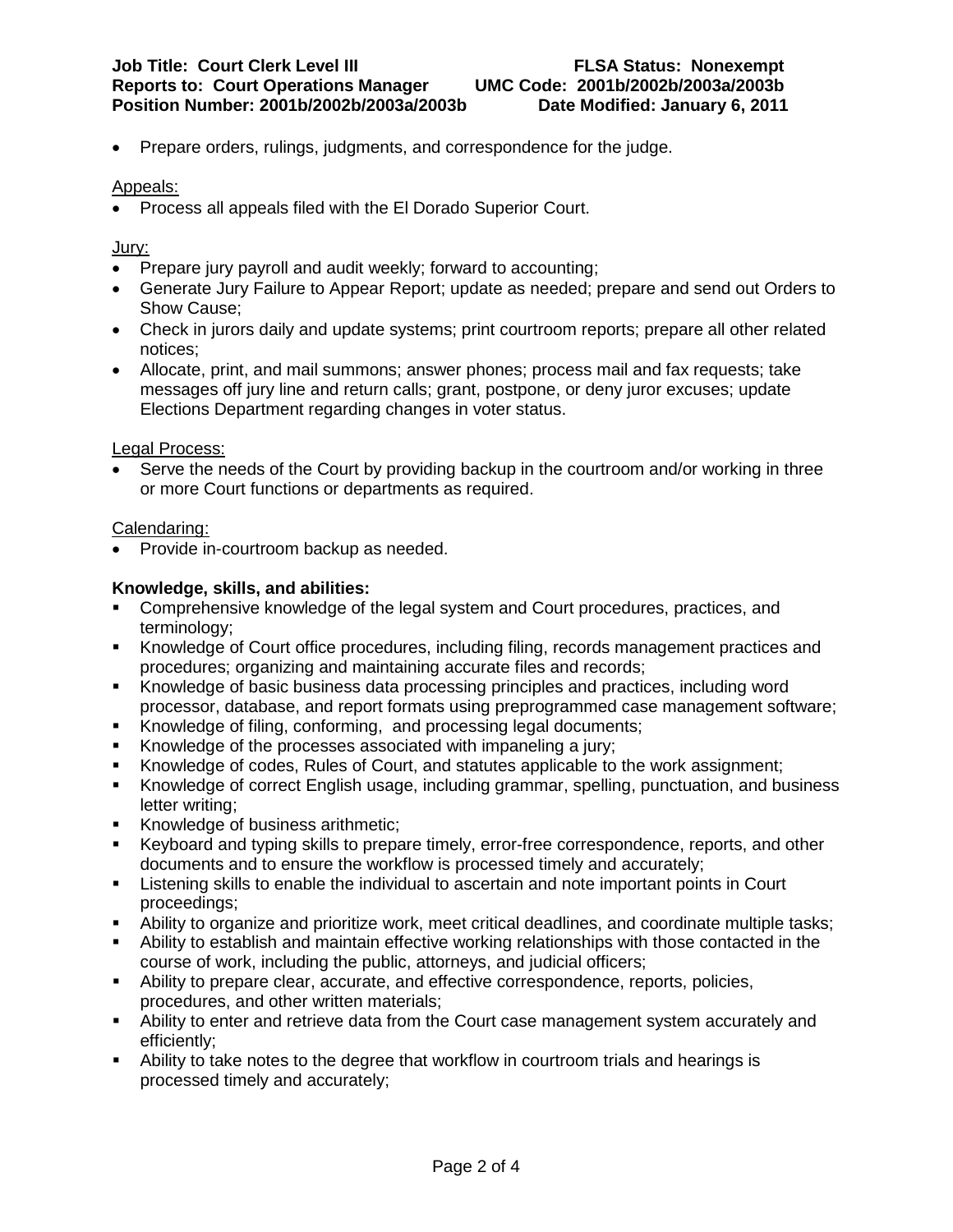#### **Job Title: Court Clerk Level III FLSA Status: Nonexempt Reports to: Court Operations Manager UMC Code: 2001b/2002b/2003a/2003b Position Number: 2001b/2002b/2003a/2003b**

- Ability to work independently, overseeing and coordinating assigned specialized responsibilities;
- Ability to make decisions under pressure in a fast-paced, high volume environment;
- Ability to perform detailed, complex, and difficult courtroom support work quickly and accurately;
- Ability to exercise initiative and sound independent judgment within established guidelines;
- Ability to serve in three or more Court divisions due to cross-training and/or provide backup in a courtroom environment;
- Ability to maintain strict confidentiality.

# **Education and experience:**

Any combination of education and experience:

A typical pattern is a High school diploma or equivalent GED; <u>AND</u> two years of full-time court support or law-related experience working in a government agency, legal clinic or law office at a level equivalent to Court Clerk II. Completion of course work from a law/paralegal school or major course work from an accredited college, university, business school or training school in a field that is related to the knowledge and abilities specified for this classification (24 semester units or 36 quarter units equal one year of experience) may be substituted for a maximum of two years experience.

# **Reporting to this position:**

No direct reports.

# **Physical demands and work environment:**

- Physical demands:
	- $\triangleright$  Exerts up to 20 pounds of force occasionally, or up to 10 pounds of force frequently, or a negligible amount of force constantly to move objects;
	- $\triangleright$  Arranges records in file cabinets, drawers, and boxes;
	- $\triangleright$  Walks to obtain files and records and stands while arranging them.
- Work Environment
	- $\triangleright$  No environmental factors.

# **Other requirements:**

- Possession of a valid Driver's License at the time of appointment. *This requirement will be reviewed on a position basis in accordance with ADA regulations.*
- Criminal History and Background Check − Candidates are required to pass a fingerprint clearance by the Federal Bureau of Investigation (FBI) and Department of Justice (DOJ)

| <b>Classification Status</b> | <b>GE</b>   |
|------------------------------|-------------|
| <b>Representation Unit</b>   | <b>None</b> |
| <b>FLSA</b>                  | Non-Exempt  |
| <b>Established</b>           | 01/06/2011  |
| <b>Revised</b>               |             |
| <b>Previous Title</b>        |             |

# **General sign-off: The employee is expected to adhere to all Court policies.**

**I have read and understand this explanation and job description.**